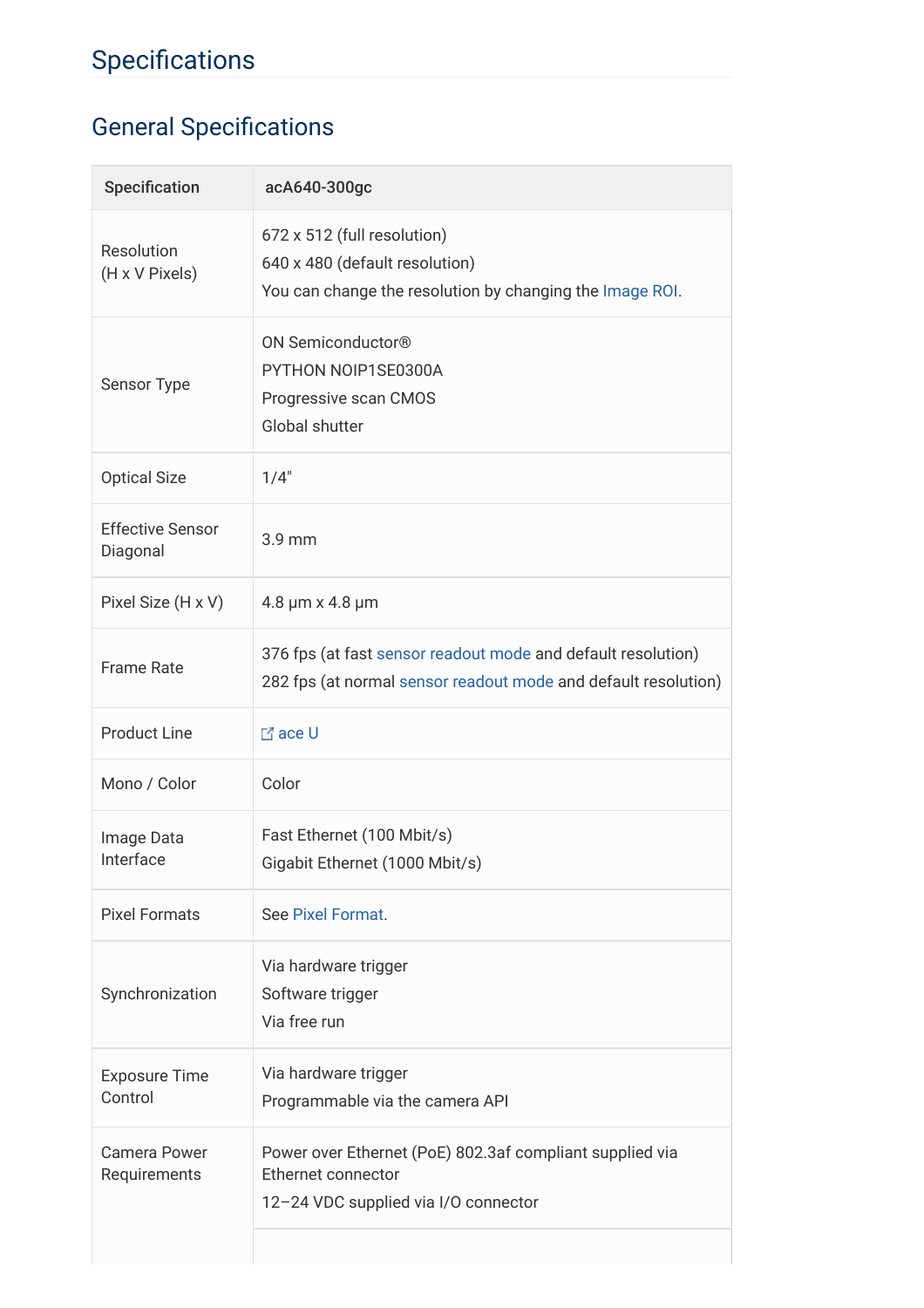|                  | ≈3.3 W (typical), ≈3.5 W (max.) when using Power over Ethernet<br>$\approx$ 2.9 W (typical), $\approx$ 3.1 W (max.) @ 12-24 VDC when supplied via<br>I/O connector         |
|------------------|----------------------------------------------------------------------------------------------------------------------------------------------------------------------------|
| I/O Lines        | 1 opto-coupled input line<br>1 opto-coupled output line<br>1 general purpose I/O (GPIO) line                                                                               |
| Lens Mount       | C-mount                                                                                                                                                                    |
| Size (L x W x H) | 42.0 mm x 29 mm x 29 mm (without lens mount or connectors)<br>60.3 mm x 29 mm x 29 mm (with lens mount and connectors)                                                     |
| Weight           | < 90q                                                                                                                                                                      |
| Conformity       | CE (includes RoHS), UL Listed, FCC, GenICam, GigE Vision, IP30,<br>IEEE 802.3af (PoE), REACH<br>The EU Declaration of Conformity is available on the E' Basler<br>website. |
| Software         | Basler pylon Camera Software Suite (version 4.0 or higher)<br>Available for Windows, Linux x86, Linux ARM, and OS X                                                        |
| Accessories      | E' Cables for your camera model<br>E Lenses for your camera model<br>Additional accessories for your camera model                                                          |

# Spectral Response



The spectral response curve excludes lens characteristics, light source characteristics, and IR cut filter characteristics.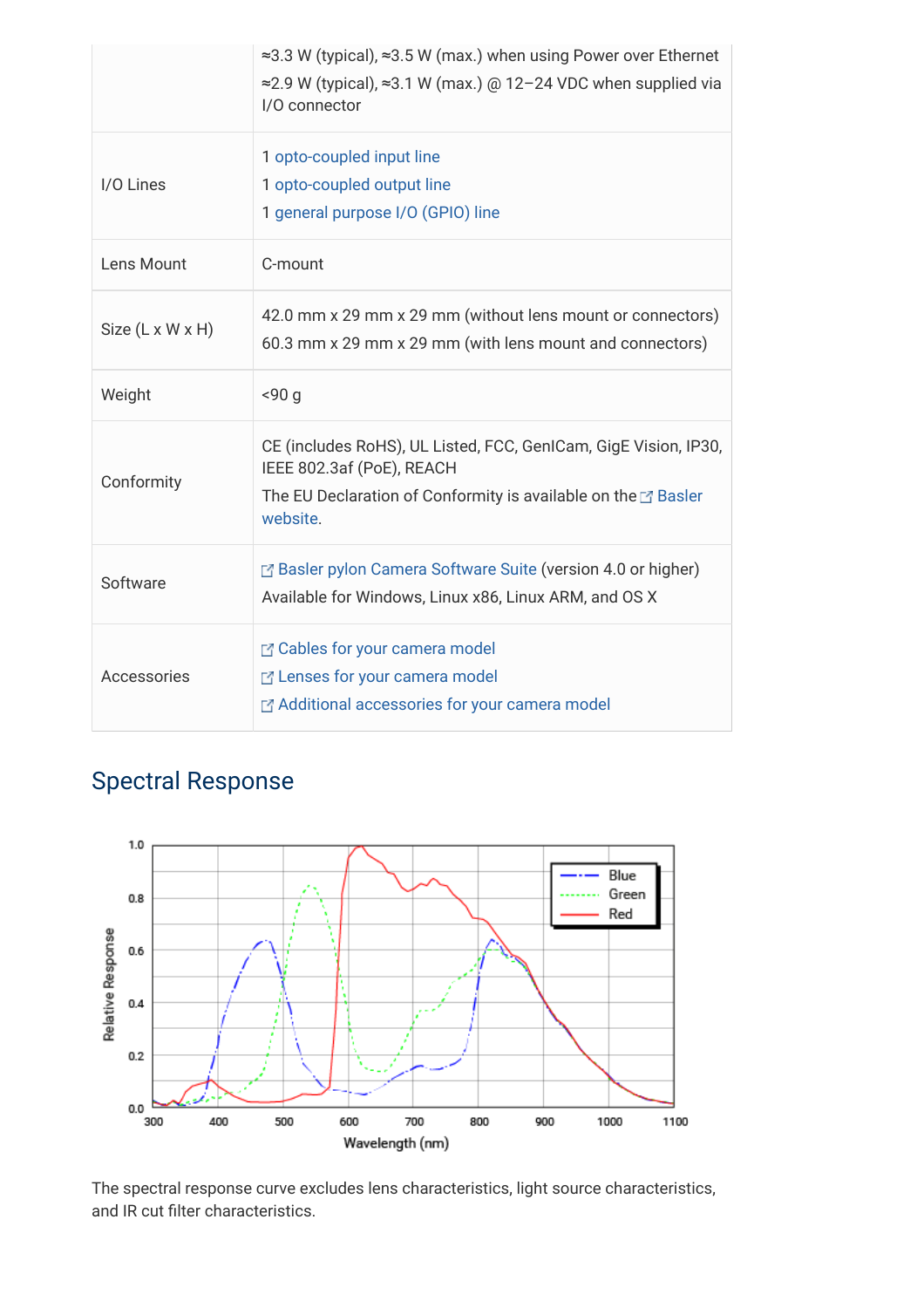### IR Cut Filter

Color cameras are equipped with an IR cut filter. The filter is mounted in a filter holder inside the lens mount.

The IR cut filter has the following spectral characteristics:

| Wavelength [nm] | <b>Transmittance</b>    |
|-----------------|-------------------------|
| $450 - 610$     | $T_{\text{min}}$ > 90 % |
| $450 - 620$     | $T_{avg}$ > 93 %        |
| $645 \pm 10$    | $T = 50 %$              |
| 700-1070        | $T_{\text{max}}$ < 4 %  |
| 690-1070        | $T_{avg}$ < 1 %         |

The filter holder can't be removed.

### **Mechanical Specifications**

#### Camera Dimensions and Mounting Points

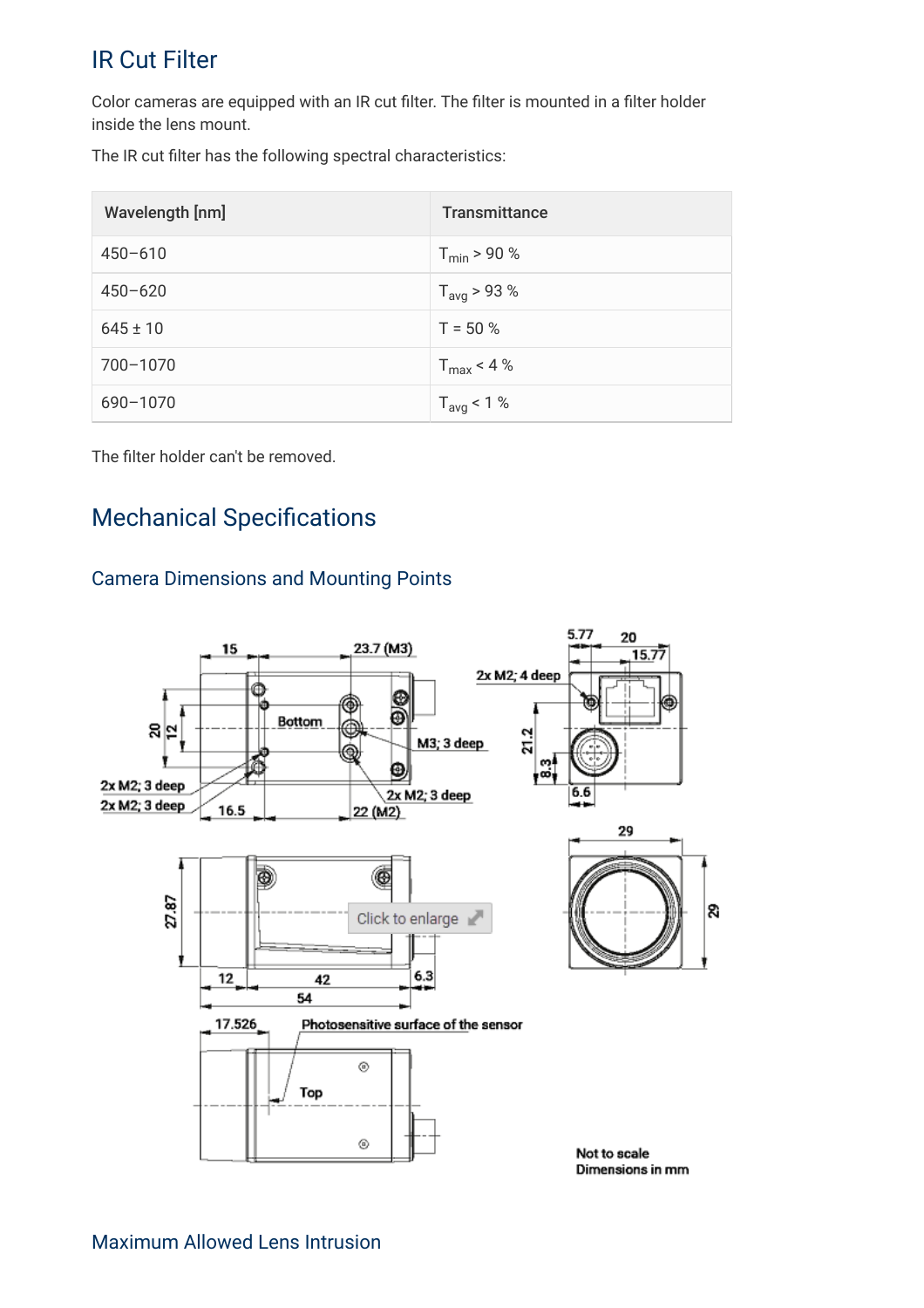$\rightarrow$  See [Maximum Allowed Lens Intrusion](file:///C:/Users/AltaVision/Desktop/AW00140608000_Basler_Product_Documentation_ace_gige_ace_usb_dart_usb_pulse_usb/files/en/maximum_allowed_lens_intrusion.htm).

#### Stress Test Results

 $\rightarrow$  See [Stress Test Results](file:///C:/Users/AltaVision/Desktop/AW00140608000_Basler_Product_Documentation_ace_gige_ace_usb_dart_usb_pulse_usb/files/en/stress_test_results.htm).

### Requirements

### Environmental Requirements

#### Temperature and Humidity

| Housing temperature during operation                                                                                                | $0 - 50$ °C (32-122 °F)           |  |
|-------------------------------------------------------------------------------------------------------------------------------------|-----------------------------------|--|
| Humidity during operation                                                                                                           | 20-80 %, relative, non-condensing |  |
| Storage temperature                                                                                                                 | $-20-80$ °C ( $-4-176$ °F)        |  |
| Storage humidity                                                                                                                    | 20-80 %, relative, non-condensing |  |
| Housing temperature according to UL 60950-1                                                                                         | max. 70 °C (158 °F)               |  |
| Ambient temperature according to UL 60950-1                                                                                         | max. 30 °C (86 °F)                |  |
| UL 60950-1 test conditions: no lens attached to camera; no heat dissipation<br>measures; ambient temperature kept at 30 °C (86 °F). |                                   |  |

#### Heat Dissipation

 $\rightarrow$  See [Providing Heat Dissipation.](file:///C:/Users/AltaVision/Desktop/AW00140608000_Basler_Product_Documentation_ace_gige_ace_usb_dart_usb_pulse_usb/files/en/providing_heat_dissipation_(ace_cameras).htm)

### Electrical Requirements



#### Camera Power

**NOTICE**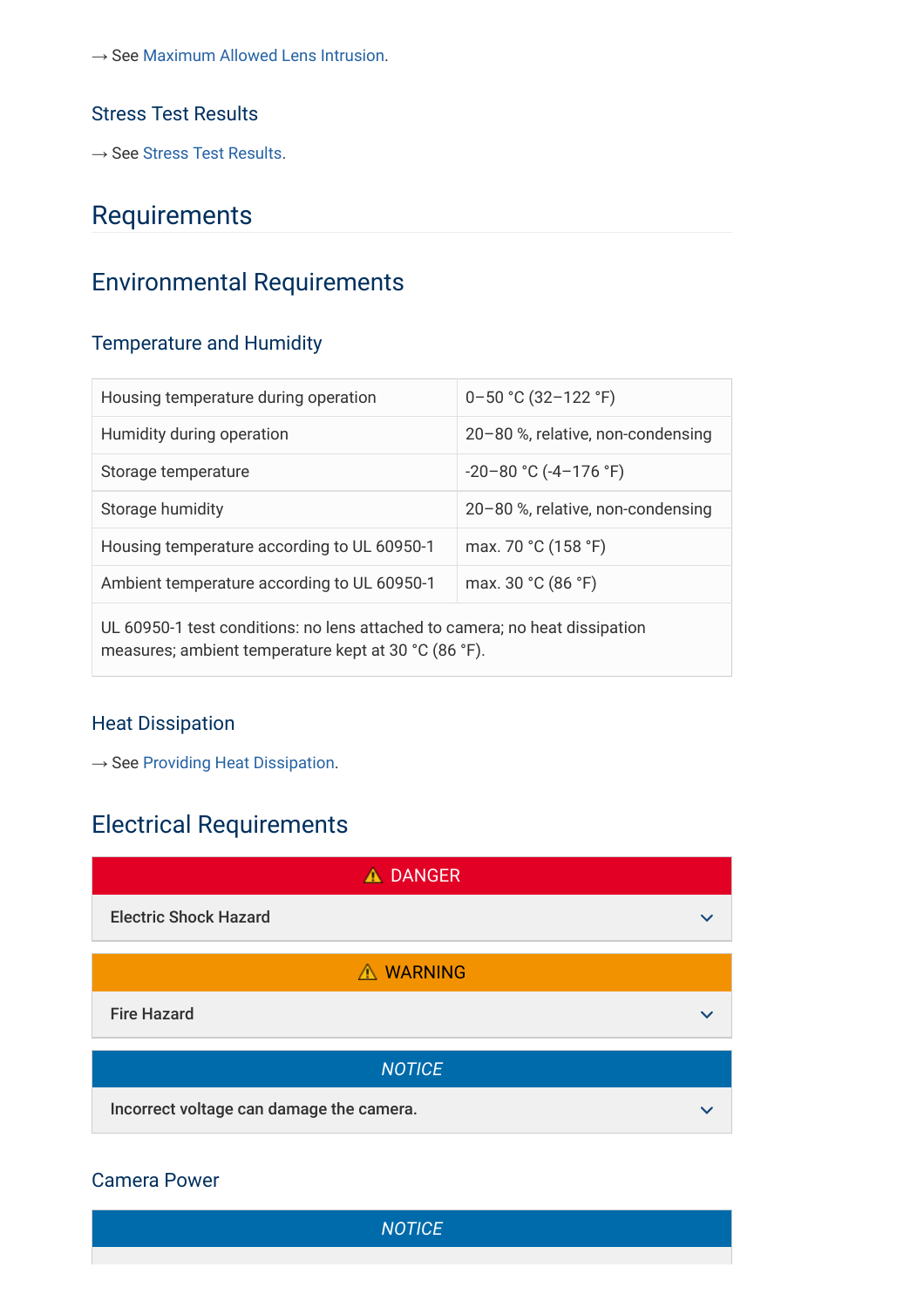- Power supply via Power over Ethernet (PoE): Power must comply with the IEEE 802.3af specification.
- Power supply via I/O connector: The operating voltage is 12-24 VDC. As a minimum, 10.8 VDC must be supplied. To avoid damaging the camera, a maximum of 30 VDC must not be exceeded.

| Voltage                                               | <b>Description</b>                                                                                               |
|-------------------------------------------------------|------------------------------------------------------------------------------------------------------------------|
| 30 VDC                                                | Absolute maximum. This voltage must never be exceeded. Doing so<br>may damage the camera and voids the warranty. |
| $0-24$ VDC                                            | Safe operating range.                                                                                            |
| $0 - 1.4$ VDC                                         | Indicates a logical 0 (with inverter disabled).                                                                  |
| $>1.4 - 2.2$ VDC                                      | Region where the logic level transition occurs; the logical state is not<br>defined in this region.              |
| $>2.2$ VDC                                            | Indicates a logical 1 (with inverter disabled).                                                                  |
| <b>Minimum current:</b> 5 mA<br>Current draw: 5-15 mA |                                                                                                                  |

#### Opto-Coupled I/O Input Line

If the camera is connected to a PLC device, Basler recommends using a cable that adjusts the voltage level of the PLC to that of the camera.

#### Opto-Coupled I/O Output Line

| Voltage        | <b>Description</b>                                                                                               |
|----------------|------------------------------------------------------------------------------------------------------------------|
| 30 VDC         | Absolute maximum. This voltage must never be exceeded. Doing so<br>may damage the camera and voids the warranty. |
| $3.3 - 24$ VDC | Safe operating range.                                                                                            |
| $<$ 3.3 VDC    | Unreliable I/O output.                                                                                           |

- Leakage current: <60 µA. Actual leakage depends on operating temperature and production spread of electronic components.
- Maximum load current: 50 mA
- Minimum load current: Not specified. Consider the following:
- Leakage current will have stronger effect when load currents are low.
- Propagation delay of the output increases as load currents decrease.  $\bullet$
- Higher-impedance circuits tend to be more susceptible to EMI. $\bullet$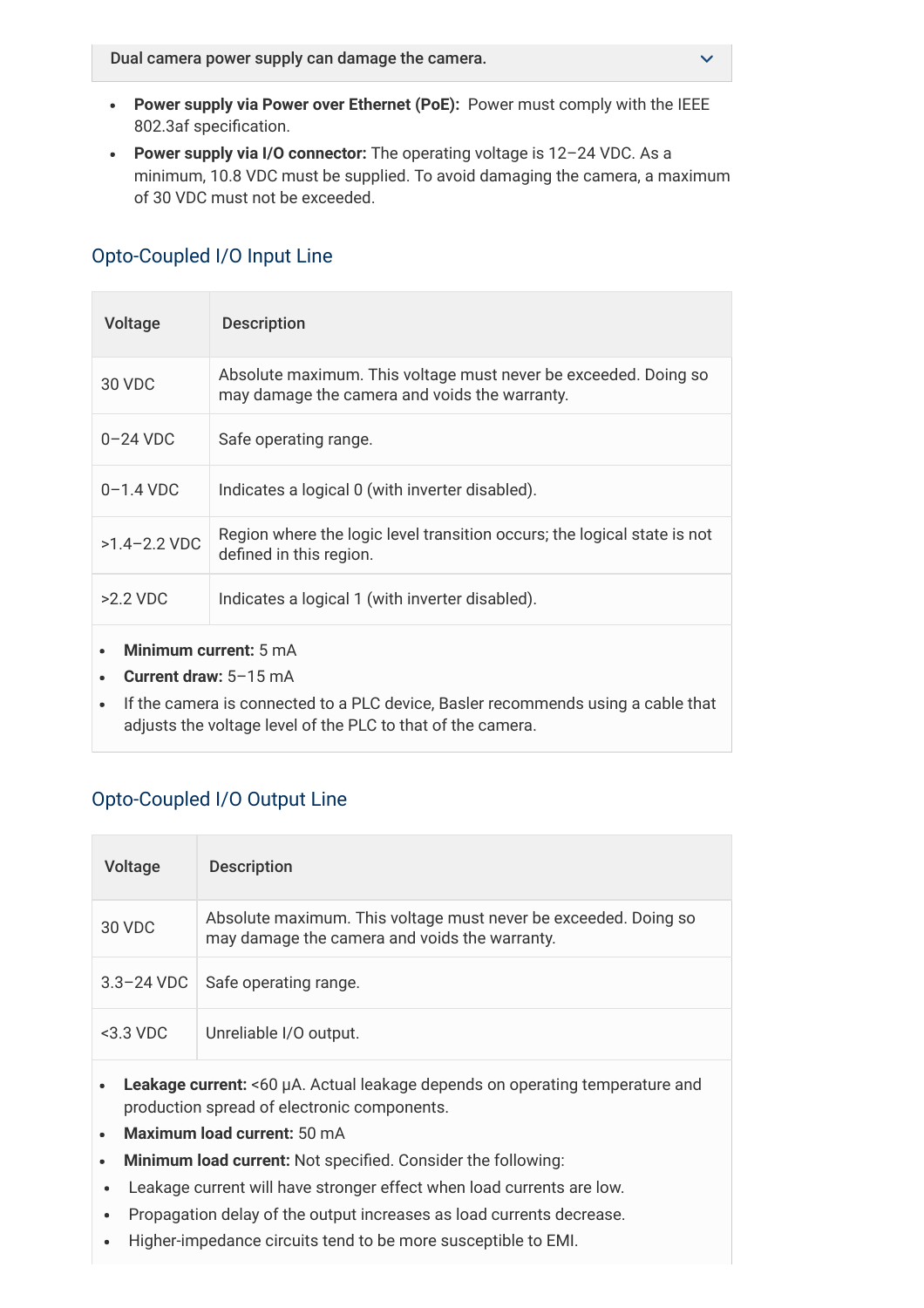#### General Purpose I/O Lines

#### **NOTICE**

 $\checkmark$ 

Applying incorrect electrical signals to the camera's GPIO line can severely damage the camera.

#### Operation as Input

| Voltage                                      | <b>Description</b>                                                                                               |
|----------------------------------------------|------------------------------------------------------------------------------------------------------------------|
| 30 VDC                                       | Absolute maximum. This voltage must never be exceeded. Doing so<br>may damage the camera and voids the warranty. |
| $0-5$ VDC                                    | Safe operating range. The minimum external pull-up voltage is 3.3 VDC.                                           |
| $0-0.8$ VDC                                  | Indicates a logical 0 (with inverter disabled).                                                                  |
| $>0.8 - 2$ VDC                               | Region where the logic level transition occurs; the logical status is not<br>defined in this region.             |
| $>2$ VDC                                     | Indicates a logical 1 (with inverter disabled).                                                                  |
| Current draw (high-level): <100 $\mu$ A<br>٠ |                                                                                                                  |

 $\bullet$ Sink current: Your application must be able to accept 2 mA sink current from the GPIO input line without exceeding 0.8 VDC.

#### Operation as Output

| Voltage                                                                                                                                                                                                                                                                                                                                                                                               | <b>Description</b>                                                                                               |  |
|-------------------------------------------------------------------------------------------------------------------------------------------------------------------------------------------------------------------------------------------------------------------------------------------------------------------------------------------------------------------------------------------------------|------------------------------------------------------------------------------------------------------------------|--|
| 30 VDC                                                                                                                                                                                                                                                                                                                                                                                                | Absolute maximum. This voltage must never be exceeded. Doing so<br>may damage the camera and voids the warranty. |  |
| $3.3 - 24$ VDC                                                                                                                                                                                                                                                                                                                                                                                        | Safe operating range.                                                                                            |  |
| $<$ 3.3 VDC                                                                                                                                                                                                                                                                                                                                                                                           | Unreliable GPIO output.                                                                                          |  |
| <b>Internal pull-up resistor:</b> $\approx$ 2 k $\Omega$ , with open collector. Many applications will have to<br>٠<br>provide an additional pull-up resistor.<br><b>Residual voltage ("on" state):</b> $\approx 0.4$ V at 50 mA and 25 °C (77 °F) housing<br>temperature. Actual residual voltage depends on operating temperature, load<br>current, and production spread of electronic components. |                                                                                                                  |  |
| <b>Leakage current:</b> <60 µA. Actual leakage depends on operating temperature and<br>production spread of electronic components.                                                                                                                                                                                                                                                                    |                                                                                                                  |  |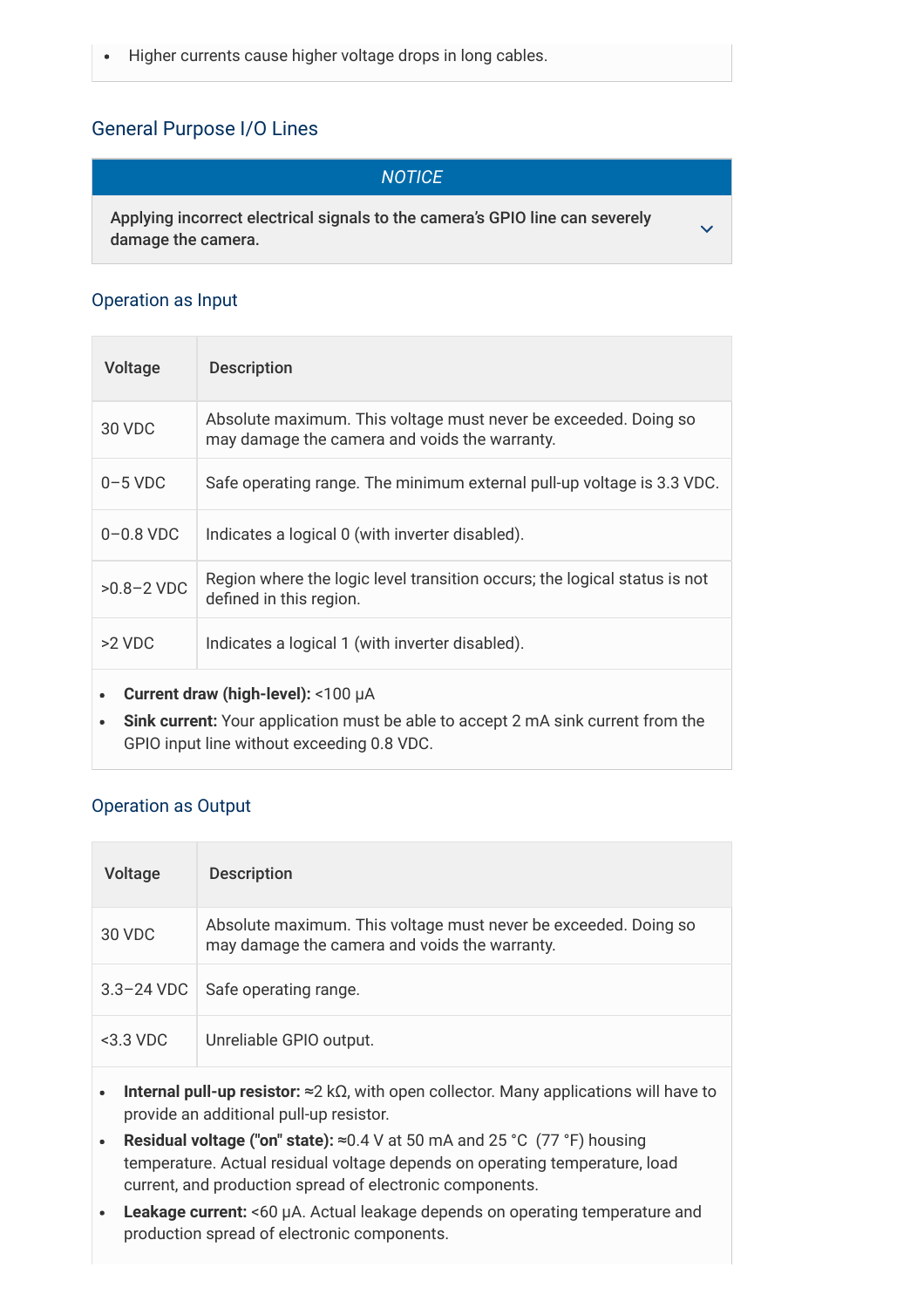- Maximum load current: 50 mA
- Minimum load current: Not specified. However, consider the following:
- Leakage current will have a stronger effect when load currents are low.
- Propagation delay of the output increases as load currents decrease.
- Higher-impedance circuits tend to be more susceptible to EMI.  $\bullet$
- Higher currents cause higher voltage drops in long cables.  $\bullet$

### Circuit Diagrams

 $\rightarrow$  See [Circuit Diagrams for Basler ace Cameras](file:///C:/Users/AltaVision/Desktop/AW00140608000_Basler_Product_Documentation_ace_gige_ace_usb_dart_usb_pulse_usb/files/en/circuit_diagrams_(ace_cameras).htm).

### Cable Requirements

#### Ethernet Cable

- Use a high-quality Ethernet cable. Use of shielded CAT 5E or better cables with S/STP shielding is recommended.
- Use either a straight-through (patch) or a cross-over Ethernet cable.
- As a general rule, applications with longer cables or applications in harsh EMI conditions require higher category cables.
- Close proximity to strong magnetic fields should be avoided.
- Basler recommends using Ethernet cables from the  $\boxtimes$  [Basler Vision Components](https://www.baslerweb.com/en/products/vision-components/)  $\bullet$ range.

#### I/O Cable

- The I/O cable must be shielded.
- The I/O cable must have a cross-section at least 0.14 mm² (close to AWG26).
- Use twisted pair wire cables.
- Maximum recommended cable length: 10 m
- Camera-side connector: Hirose micro plug (part number HR10A-7P-6S) or equivalent
- Close proximity to strong magnetic fields should be avoided.
- If you are supplying power to the camera via Power over Ethernet, the I/O cable will not be used to supply power. However, you can still use the cable to connect to the I/O lines.
- Basler recommends using I/O cables from the  $\mathbb{Z}$  [Basler Vision Components](https://www.baslerweb.com/en/products/vision-components/) range:
	- $\bullet$   $\Box$  [GPIO cable, 10 m](https://www.baslerweb.com/en/products/vision-components/cable/gp-i-o-cable-6p-open-10-m/) (yellow cable): For use with the [GPIO lines](file:///C:/Users/AltaVision/Desktop/AW00140608000_Basler_Product_Documentation_ace_gige_ace_usb_dart_usb_pulse_usb/files/en/general_purpose_i_o_(gpio)_lines.htm) of your camera. Also provides camera power. To avoid interferences due to crosstalk, the optocoupled I/O lines are not connected.
	- $\bullet$   $\Box$  [Opto-I/O cable, 10 m](https://www.baslerweb.com/en/products/vision-components/cable/opto-i-o-cable-6p-open-10-m/) (blue cable): For use with the [opto-coupled I/O lines](file:///C:/Users/AltaVision/Desktop/AW00140608000_Basler_Product_Documentation_ace_gige_ace_usb_dart_usb_pulse_usb/files/en/opto-coupled_i_o_lines.htm) of your camera. To avoid interferences due to crosstalk, the GPIO lines are not connected. Does not provide camera power. Therefore, when using this cable, you must provide power via Power over Ethernet (PoE).
	- [Opto-GPIO Y-cable, 2 x 10](https://www.baslerweb.com/en/products/vision-components/cable/opto-gp-i-o-y-cable-6p-open-2-x-10-m/) [m \(yellow-blue cable\): Allows you to use the GPIO](file:///C:/Users/AltaVision/Desktop/AW00140608000_Basler_Product_Documentation_ace_gige_ace_usb_dart_usb_pulse_usb/files/en/general_purpose_i_o_(gpio)_lines.htm) lines and the [opto-coupled I/O lines](file:///C:/Users/AltaVision/Desktop/AW00140608000_Basler_Product_Documentation_ace_gige_ace_usb_dart_usb_pulse_usb/files/en/opto-coupled_i_o_lines.htm) simultaneously without interferences due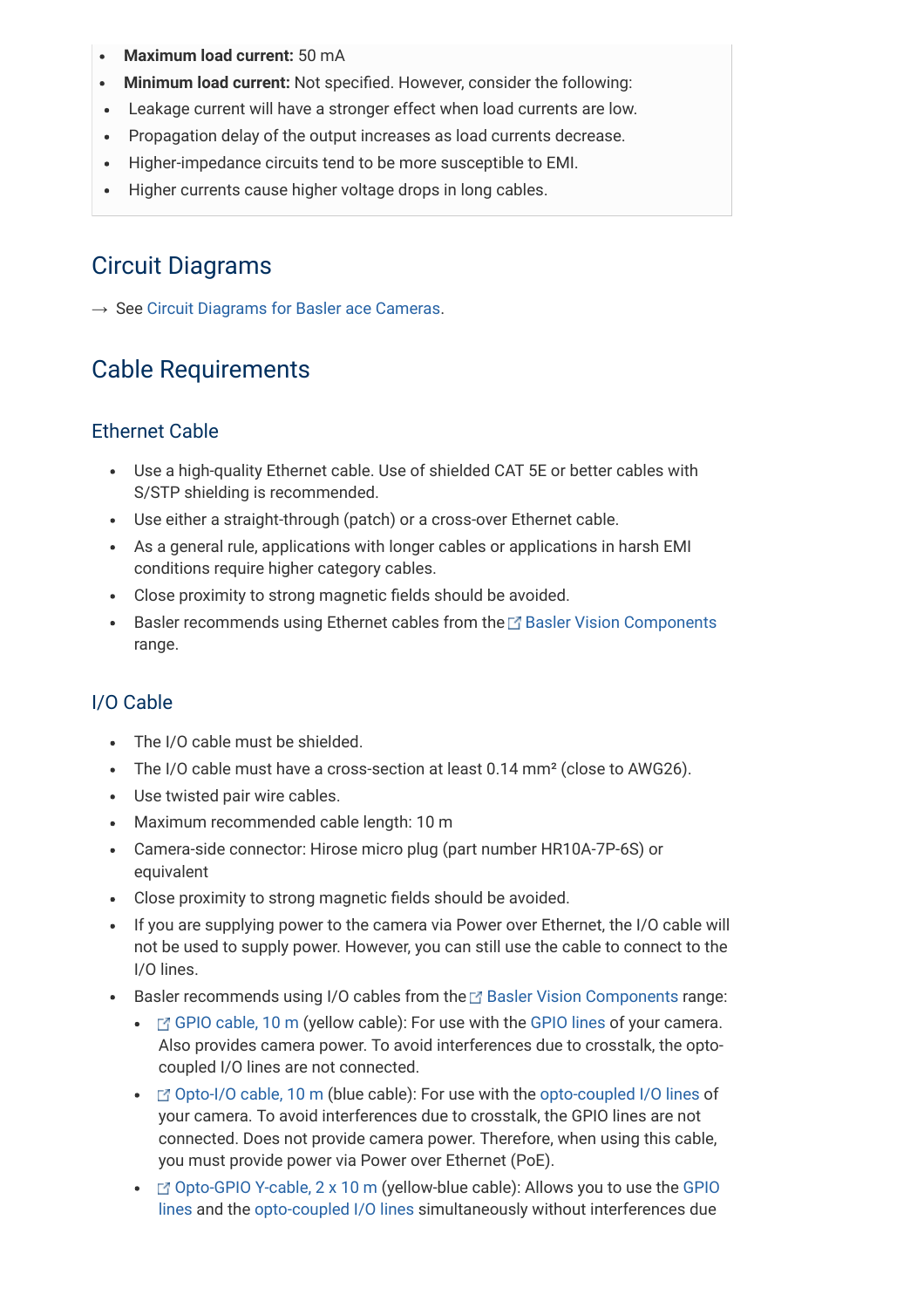to crosstalk. There are two separate wires to split both I/O types. Also provides camera power.

- $\Box$  [Power-I/O cable, 10 m](https://www.baslerweb.com/en/products/vision-components/cable/power-i-o-cable-hrs-6p-open-twisted-10-m/) (gray cable): For use with the [opto-coupled I/O lines](file:///C:/Users/AltaVision/Desktop/AW00140608000_Basler_Product_Documentation_ace_gige_ace_usb_dart_usb_pulse_usb/files/en/opto-coupled_i_o_lines.htm) of your camera. Unlike the opto-I/O cable (blue cable, see above), this cable allows you to provide camera power. However, because all lines are connected, crosstalk between the GPIO lines and the opto-coupled I/O lines may occur.
- $\Box$  [Power-I/O PLC+ cable, 10 m](https://www.baslerweb.com/en/products/vision-components/cable/power-i-o-plc-cable-6p-open-10-m/) [\(gray cable\): For use with the opto-coupled I/O](file:///C:/Users/AltaVision/Desktop/AW00140608000_Basler_Product_Documentation_ace_gige_ace_usb_dart_usb_pulse_usb/files/en/opto-coupled_i_o_lines.htm) lines of Basler cameras connected to a programmable logic controller ( $\textcolor{red}{\boxtimes}\textcolor{blue}{\text{PLC}}$ ). It adapts the signal level for zero voltage from PLC level (<8.4 VDC) to TTL level (<1.4 VDC).

### Physical Interface

### Camera Connectors



| <b>NOTICE</b>                            |  |
|------------------------------------------|--|
| Dual power supply can damage the camera. |  |

| <b>Connector</b>      | <b>Description</b>                                                                                                                                                                                                                                                                                                                                                          |
|-----------------------|-----------------------------------------------------------------------------------------------------------------------------------------------------------------------------------------------------------------------------------------------------------------------------------------------------------------------------------------------------------------------------|
| Ethernet<br>connector | 100/1000 Mbit/s Ethernet connection to the camera<br>$\bullet$<br>If power is not supplied via I/O connector: Power over Ethernet<br>$\bullet$<br>(PoE)<br>8-pin RJ-45 jack<br>$\bullet$<br>Recommended mating connector: 8-pin RJ-45 plug (snap-in or<br>with locking screws)<br>When using locking screws, note the horizontal orientation of the<br>$\bullet$<br>screws. |
| I/O Connector         | If power is not supplied via Power over Ethernet (PoE): Power<br>$\bullet$<br>supply<br>Hirose micro receptacle (part number HR10A-7R-6PB)<br>$\bullet$<br>Recommended mating connector: Hirose micro plug (part<br>number HR10A-7P-6S)                                                                                                                                     |

### Connector Pin Numbering and Assignments